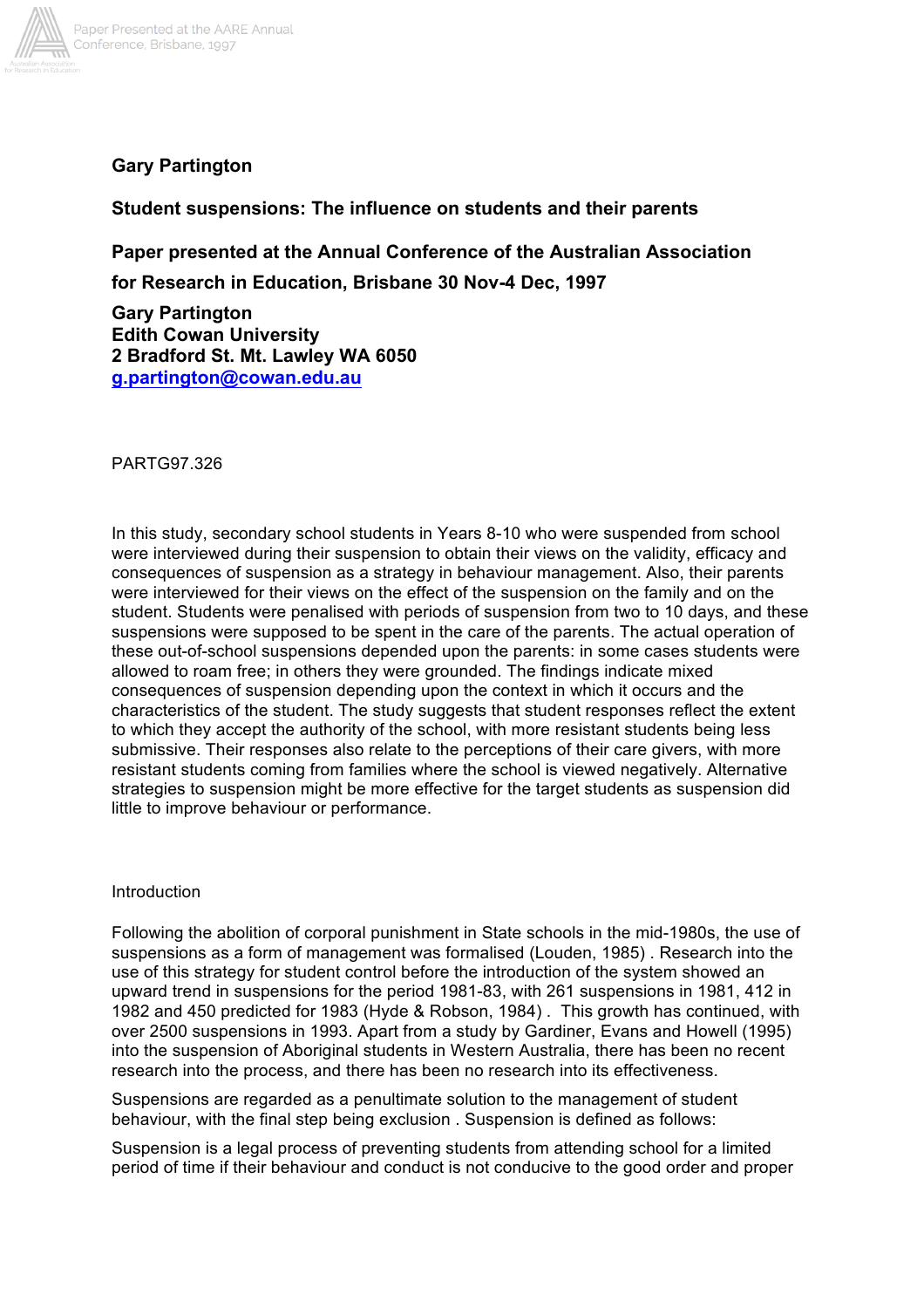

management of the school. Suspension can serve multiple purposes. These purposes include a cooling off period, discipline, the protection of the individual or school, to act as a deterrent, to allow students the opportunity to reassess their attitude/behaviour in relation to the school community, and to involve parent(s)/care-giver(s). (Education Department of Western Australia, 1996, p. 1)

The mechanism for suspension must be organised within a formal policy for behaviour management in the school. Under existing policy, principals can suspend students for up to 30 days, after which time exclusion is considered by a panel. A similarly organised panel reviews student suspensions after 15 days suspension or four periods of suspension, whichever is less. The length of each suspension depends upon the severity of the offence, with a minor suspension being two days, and a longer suspension (such as for fighting) may be ten days.

The actual suspension from school is only part of the procedure which, according to the manuals on the school suspension policy issued to the teachers, is supposed to start with meaningful glances, warnings by the teacher, isolation in and out of class, behaviour contracts and in-school suspensions, in keeping with the underlying philosophy of the system, based on Glasser (1969) . The strength of the approach in Western Australian schools lies in the coordinated approach by whole school staffs (Burden, 1992) . On their return to school students should receive counselling regarding their misbehaviour and their future behaviour.

While serious offenders are a minority in schools, the generally accepted management behaviours of teachers engender fear and negative attitudes in students, distract them from their work and may promote sympathy for the miscreants (Lewis & Lovegrove, 1987) . The teacher behaviours preferred by students include calmness, rule clarity and reasonableness [of rules], appropriate punishments, fairness and acceptance of responsibility [for maintaining discipline] (Lewis & Lovegrove, 1984) .

Aboriginal students who consider that the discipline administered by teachers is unfair experience considerable anger and frustration (Partington, Waugh, & Forrest, 1995) . The teachers acknowledge that this is the case, but their major concern is the effect of disruptive behaviour on the other 20-30 students in class. Even so, the evidence of Lewis and Lovegrove (1987, 1984) indicates that even with this consideration, it is possible for teachers to behave in ways that students find acceptable.

Slee (1992) pointed out that discipline can no longer be used as a euphemism for punishment, and schools need to move from a position of negative reinforcement to positive incentive. To do this, however, they need to know what incentives attract students. The prevailing policies in operation in schools at the official level ignore the influence of external factors and focus on the behaviour, attempting to address that in isolation from influences on it. However, such an approach is unlikely to succeed in the long run because the students do not operate in a vacuum: their lives are influenced by their environments, and external influences create tensions and stresses which can lead to disruption in class. Furthermore, teachers are similarly influenced by factors other than the immediate situation before them (Partington et al., 1995) and escalation can occur so that a simple act of misbehaviour becomes a serious offence.

Giroux (, 1992) observed the significance of context in the lives of students, and argued that it is not possible to compartmentalise either their lives or the lives of teachers. Current behaviour management policies endeavour to do this, however, and it is likely that the consequences are the increasing rates of suspensions, dropping out of school by the students most influenced by their negative contexts, and greater anger and anxiety among students and stress among teachers. It is possible that behaviour management contributes to student disliking for school: According to a report on alienation in a regional community in Western Australia (Geraldton Regional Community Education Centre, 1995) , only one third of students expressed a liking for school. Another third didn't like school, and the remainder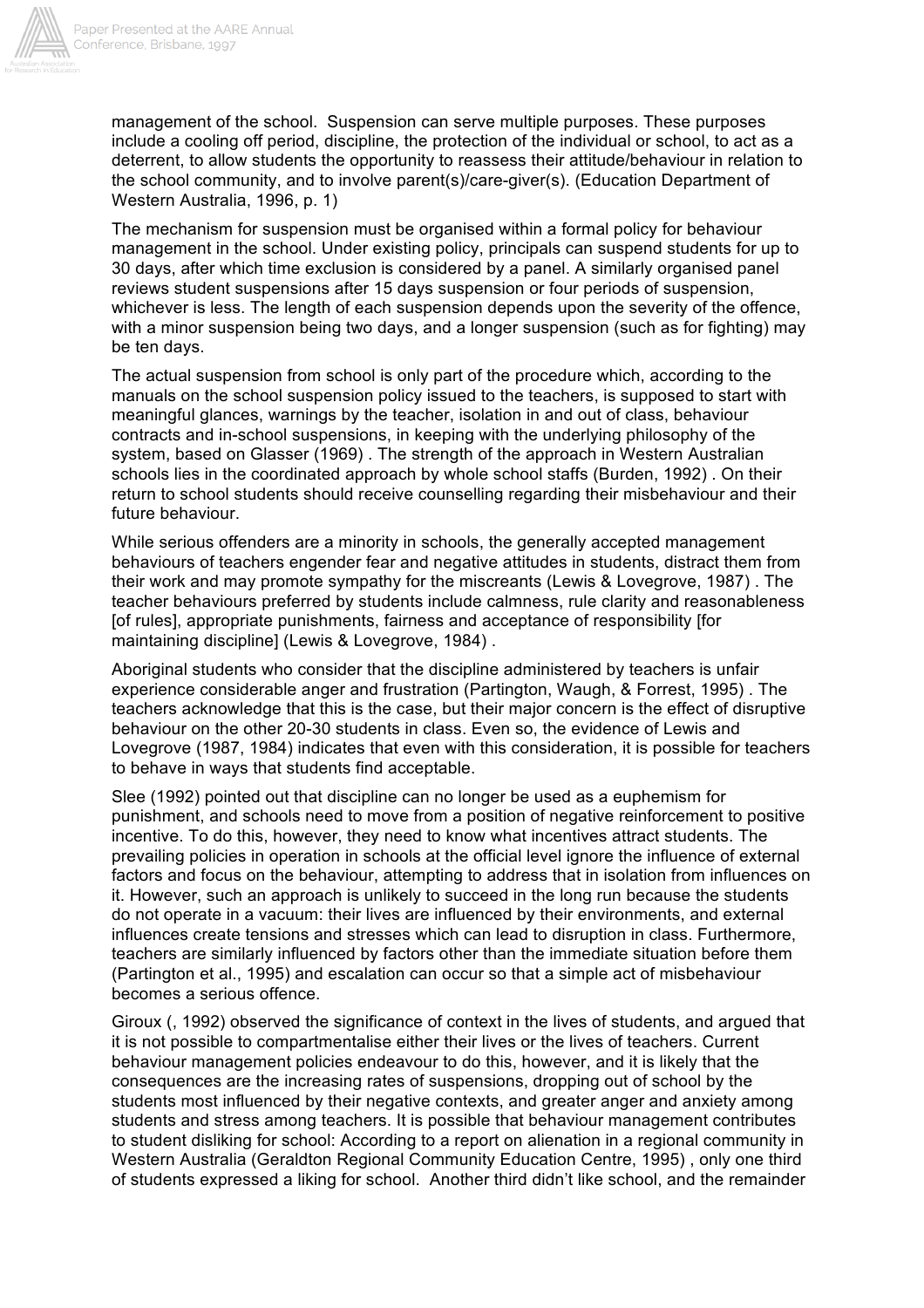

were uncertain. The purpose of the present study was to investigate the relevance of context in student suspensions with particular attention to the out-of-school context, and the extent to which students who have been suspended and their parents were satisfied with the procedures adopted.

## Method

The research is based on interviews with suspended students, their parents and teachers in two State high schools in Western Australia. Both schools had approximately 650 students. In both, there was a significant minority of Indigenous students. Interviews were conducted with students when they were under suspension or immediately following their return to school. Parents were interviewed at the same time. Also, school staff were interviewed for information on the nature of the suspension and background on the student. Students were selected by nomination by parents in one school, and by selection by one of the teachers in the other. A semi-structured interview schedule guided the investigation. Interviews were conducted either at the school or at the home of the students.

A total of 15 suspensions were investigated. Although categorisation of the reasons for suspension is difficult as many involved complex interactions between the student and the teachers, in general terms, six were for swearing, five for fighting, one for threatening the teacher, two for refusing a teacher's directive and one for throwing a chair.

## Suspension as an effective measure

School personnel regarded suspension as an effective measure for stabilising a situation. In cases where students had altercations with teachers or other students, the opportunity to suspend them allowed a cooling off period during which they could consider the nature of their actions and see the error or their ways. It also was felt to be a method of demonstrating to the parent or guardian the seriousness with which the school regarded the behaviour that led to the suspension.

The effectiveness of suspensions as a means of disciplining students, however, depended upon the nature of the incidents that led to the suspension, the motivations and attitudes of the students and the parental response. For some students, suspensions were a shameful experience, particularly students who were unaccustomed to them but for other students, being suspended was just another plank on the path to exclusion. Resentment at being suspended was a characteristic of some students.

Few of the parents thought suspensions were desirable. Although one school principal considered that this was because it disrupted their work as they had to remain home to care for their child, this was not a major concern for most parents. All considered that there needed to be more support for the students. Despite the intentions of the State policy on suspensions, few students received effective counselling on their return to school.

## I: So the deputy, what did he say to you?

Eva: He just told me what happened and said that he wasn't going to put up with that sort of behaviour in the school, which I can understand, because I mean I won't put up with it here, so I mean I can see his point, but the thing is there's got to be more, there's just not enough. I mean they get suspended, they go back to school and that seems to be the end of it, so she got suspended twice in three weeks. I: What would you like to see?

Eva: I think there's got to be some sort of counselling or something there, or I don't know, there's got to be something more, I mean even sending work home with them while they're suspended, make them do their work at home, I mean that surely has to be an option because she's losing out, I'm losing out and she's home to annoy me and doing nothing, which I mean, I quess they're thinking is, ok you just go home, been suspended you think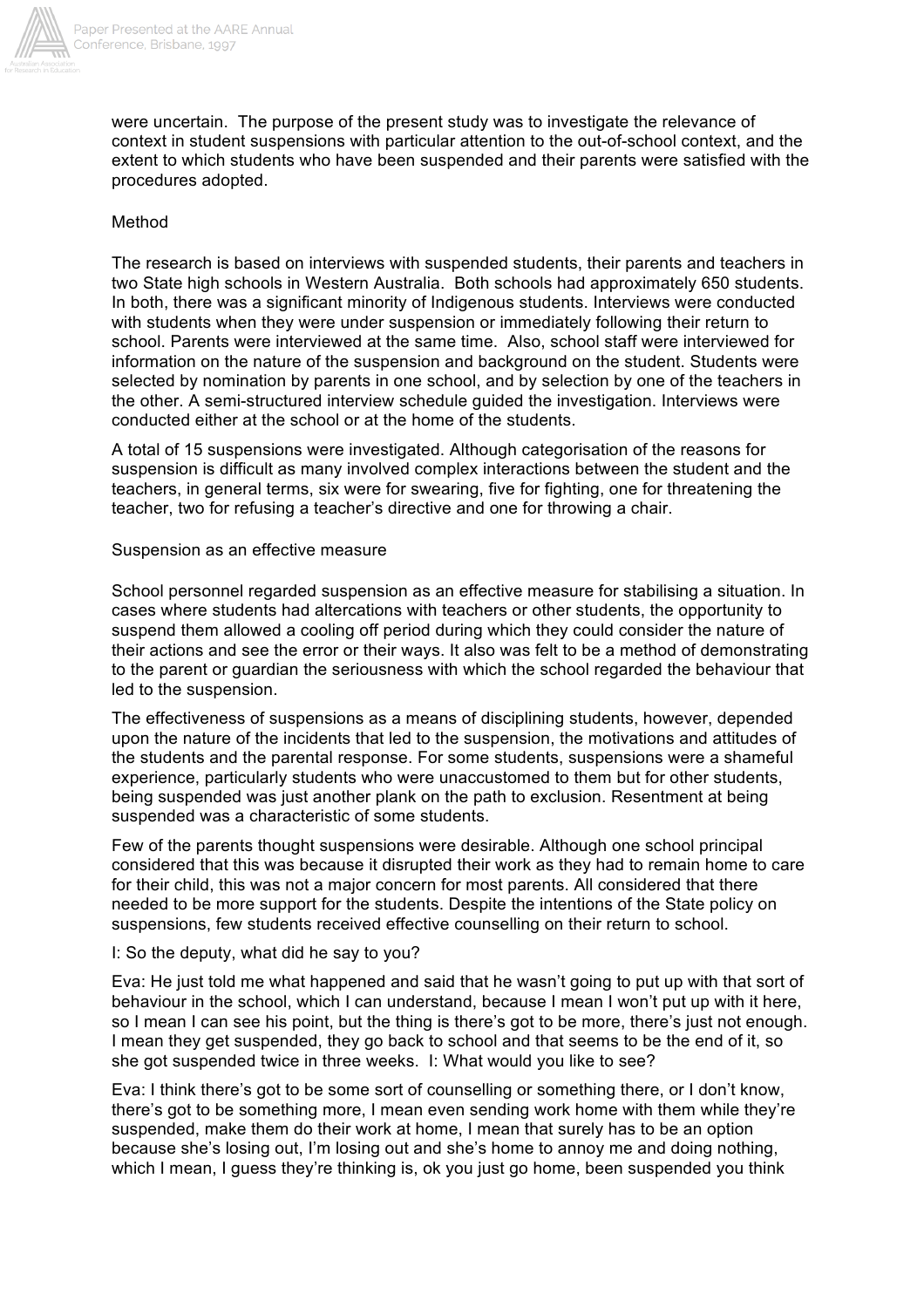

about what you've done to them, over the next four days, but what else is there, there's nothing. Throughout the interviews, two key issues occupied the parents: the loss of instruction and the need to redirect their children so they no longer offended at school. Several parents could see quite clearly that their children were heading down a path that led to exclusion and failure in later life and this was a grave concern. From the students' perspectives, suspension was seen in a variety of lights. For some, it was a convenient legal way of being at home; for others, it was a frustrating experience, marking their powerlessness in the face of the authorities, and for others, it was embarrassing. Two of the students were on 27 days' suspension and so one more suspension could see them being excluded from school. One student was concerned about this, but the other was untroubled: he saw it as an opportunity to transfer to an out-of-school program for persistent offenders. Many of his offences were for swearing, which he used to escape from class:

Gary: That's the only way of getting out of it, you know if you say the wrong thing to them you can get out, that's it, you'll never be back in that class. Before Miss Davis over there, our Science teacher, me and John, one lesson, we was mucking up, she told us to get out the class, she doesn't even let us in there no more, cause we mucked up. It can be argued that these are the worst offenders and the system is functioning effectively because the large majority of students behave themselves, don't get suspended and attend school regularly. Students such as Gary are chronic offenders who are uncontrollable in class, don't like school and are a disruption to the learning of other students and the operation of the system will eventually remove them to the benefit of the rest of the school.

However, most students who received multiple suspensions indicated that other students did not receive the same treatment:

Gary: [The teacher] goes, 'Pick up the pens and put the pens on the desk', and she goes, pass I said, 'You've got arms and legs, get 'em yourself', then she goes, 'Go to the office'. I got to the office [and] he told me to go to the Contract Room for the whole day. All I said was, you pick them up yourself, [A girl] in Year 10, she picked up a chair and physically threw it at the teacher and she didn't get suspended. Peter Johnson, he swore at a teacher, he didn't get suspended, only people like me and Phillip Patten and Norm. This lack of consistency, observed by several of the students, can be explained in terms of the context of the events. Students who are perceived as chronic offenders are a threat to the teachers, who cannot afford to allow them to continue their misbehaviour for fear of disrupting the rest of the class (Partington et al., 1995) . Once embarked upon a career as an offender, however, such students find they cannot redeem themselves.

#### The Students at Home

Rita: Out of school, he's normally the most placid, well mannered, wonderful child you could come across I could say, someone feed the cat, someone take the rubbish out, someone put the bin out and you guarantee Bob would go and do it. The other two would just sit until you say, get moving and do it, whereas Bob will just, he hops off and he's really good like that, always has been.

With one or two exceptions, most parents described their children in endearing terms. Relationships in most homes appeared to be cordial with the children being helpful, participating in household chores, being intelligent, lively and positive.

For some of the non-Indigenous students, family breakup may have been significant in their misbehaviour. The departure of Bob Tang's father, followed by a severe beating at school, were considered by his mother to be key factors in his behaviour at school:

Rita: We've had a lot happen in the last twelve months that I think has made a big impact on him, as far as the people he's hanging out with. I don't know if you know, my husband and I, well he took off twelve months ago with someone else and has had very little contact with the kids, still to this day. I mean in January he had contact and he's only recently contacted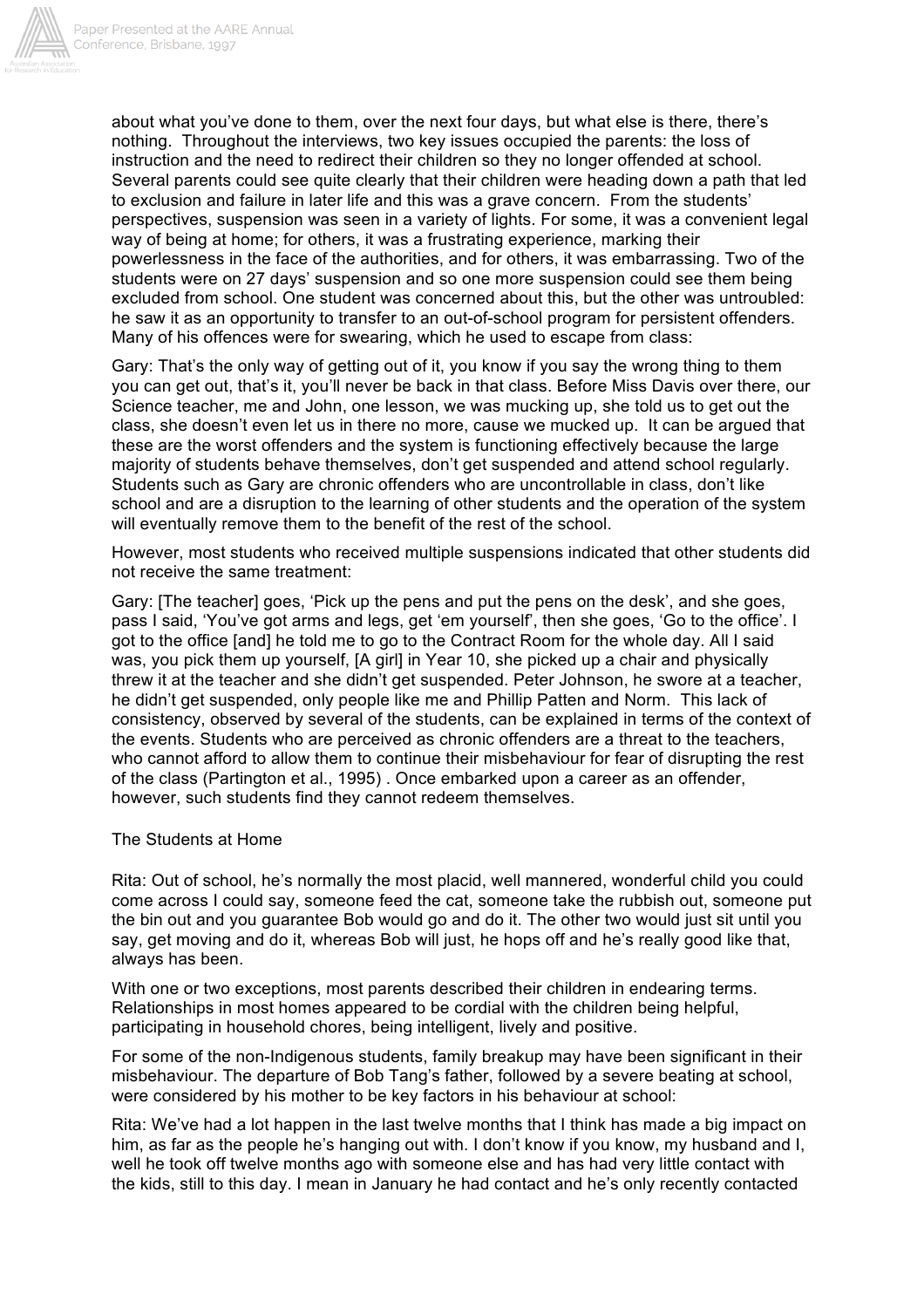

them again. In between that time Bob was taken out of the school boundaries by boys with screwdrivers and beaten up in the school grounds by these same children to the extent where we've had to get restraining orders put on the kids because they really did hassle him which made Bob turn to a lot of the Aboriginal children in the school as his mates because I think he feels protected and he was good and scared, but these kids aren't noted for being good kids and he's really changed, he's turned around.

This parent was called to the school earlier in the year to collect Bob when he was 'running amok' around the school as a consequence of refusing to go to contract room because he believed he was not in the wrong. Coincidentally, his father had moved with his new partner from Perth to a coastal town and his older brother went to live with them. Rita: The oldest boy left me and went to live with his dad and Bob had broken up so, absolutely broke his heart Although several of the students in this study came from separated families, not all students appeared to be influenced by such relationship difficulties. Even so, Tattum's observation is pertinent here:

Children arrive at school with different attitudes, expectations and behaviour patterns; but recent research recognises that schools are very different in their policies and practices, and that some, rather than support pupils who arrive with personal problems and difficulties, actually contribute to their difficulties and exacerbate the pupil's problems. Conversely, there are schools which provide a supportive atmosphere for their pupils which is conducive to good behaviour and academic success. (Tattum, 1984, p. 94)

Most of the parents were very concerned about their children's behaviour at school. A number had close links with the school and regularly discussed the progress of their child in one case, each week. These parents were able to influence the school's handling of their child much more effectively than the parents who had little to do with the school. It may be that a lighter penalty, noted for one boy by another who had been suspended for a similar offence, were a consequence of the former boy's father maintaining a dialogue with the deputy principal over the behaviour of the student. This reflects the greater resources, and their more effective use, among some families compared with others. (Collins & Thompson, 1997)

### Interaction in the Classroom

Rose: I feel like, when you are teaching adolescent kids you really should be better equipped to deal with these situations in a least confrontational manner. It was very confrontational I would say, his behaviour and actually I mean he ended up throwing Victor's work in the bin and you know, isn't the best way to handle that sort of situation. Victor had been suspended for three days for refusing a teacher directive. However, preceding this was an earlier refusal during a class when the teacher directed him to remove a shirt which didn't conform to school dress code. He refused and was given scab duty (picking up rubbish in the yard). In the next class with that teacher, the senior teacher for the subject took him to another room and 'busted' him. Victor: I was frustrated with him because that was something that had nothing to do with him, apart from the same department. So I just thought why should he be involved and I was sort of angry with myself for going off and I was wondering what had happened to me. I asked him why he was busting me for something I did in another class and I didn't think I got an answer to that and so I just started going off at him and I walked out of the room.

I: When you say 'going off' what, swearing or Victor: Yes, I sweared at him in a very loud voice. I: Why?

Victor: Well, I was so frustrated.

Robinson (1992, p. 278) reported results by Beynon (1989)who found that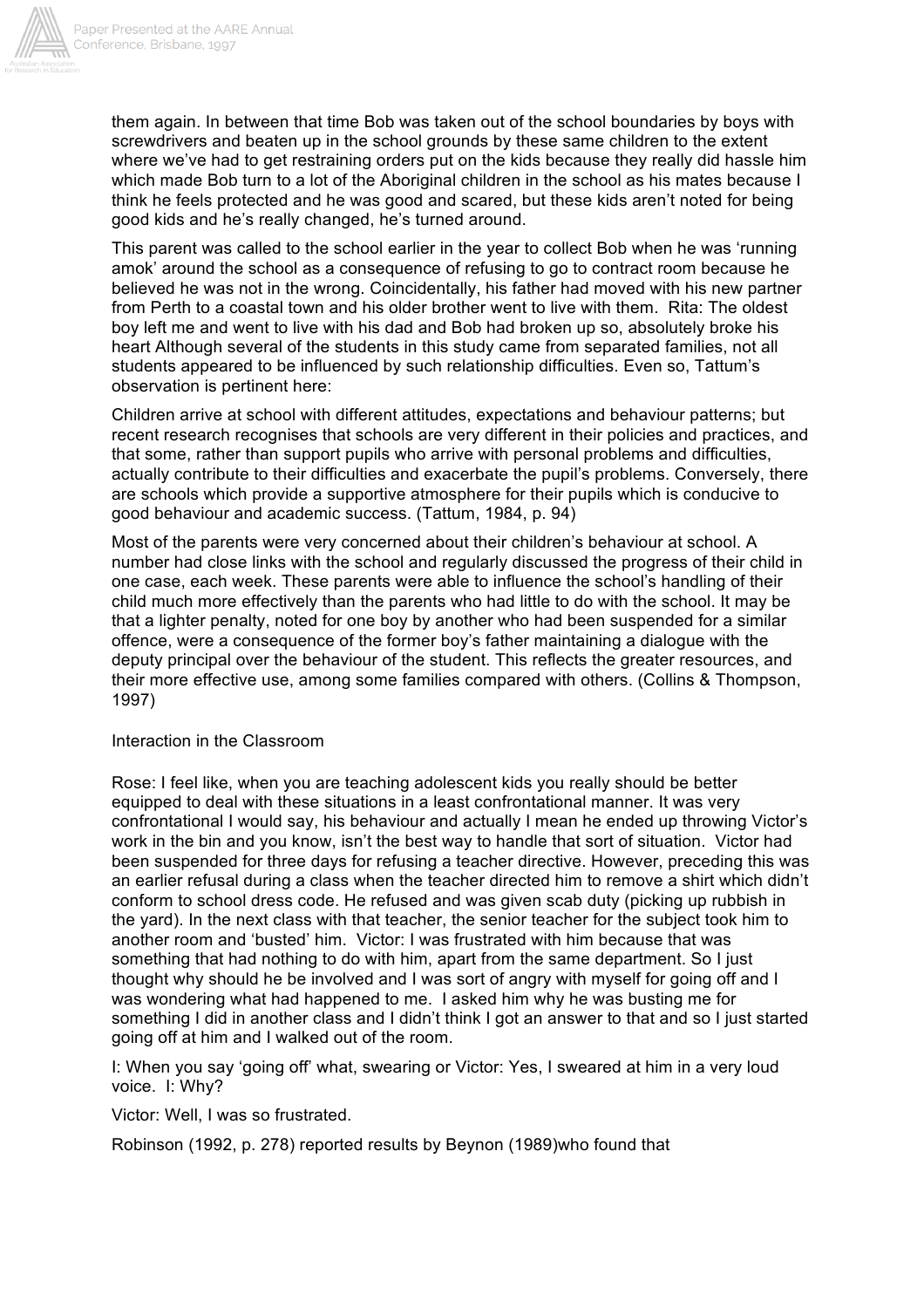

'Hegemonic masculinity' was reinforced through coercive and severe authoritarian discipline measures, usually associated with male teachers. Regularly, sheer physical terror was part of the technique employed by headteachers to achieve their disciplinary goals. Certainly, the experiences of Victor would fit into this description. The action of the senior teacher in taking him aside and intimidating him was quite contrary to the school's Managing Student Behaviour policy, which stated, 'This [policy] provides a non-confrontational strategy, and avoids the effects of a punitive system'. Appropriate procedures were not followed and Victor's subsequent actions escalated the event from an isolation room detention to the three day suspension. It would appear that normal detention in which Victor could have reflected on his behaviour would have been quite sufficient. A number of students experienced confrontations with teachers which made them angry and resulted in them swearing at the teacher. Swearing breaks down the formal relationship between the teacher and the students and demonstrates that the students no longer perceive the teacher as higher in status and deserving more respect than them. Although responsibility for swearing rests largely with the students who respond inappropriately in the situation, it is easy to envisage alternative ways of handling the situation so that student dignity was maintained.

Karen Brown, for example, attended school without the correct uniform because her clothes were in the wash. According to the school rules, she had to obtain a 'dress code' which was a form noting her inappropriate attire, which consisted of a rather expensive track suit top. A teacher stopped her in the corridor and asked if she had a dress code. Even though it was confirmed that she did, the teacher criticised Karen for her dress:

Karen: [The teacher said] 'You can afford to wear these clothes and you can't even afford to buy a blue scrappy old jumper' and I said, ' I didn't want to buy one' and she said, 'Well my kids don't even get these clothes and you can afford them'. And I said 'Well'. And then I asked her for my slip back and then she gave it back to me, then while she was saying something and then I accidentally swore at her. Once again, a confrontational situation occurred, initiated by the teacher and contrary to the school policy. After all, Karen had gone through the correct channels to obtain a dress code which enabled her to wear clothing which didn't conform.

The organisation of secondary schools is founded on an assumption of student conformity to a common set of attitudes, behaviours and prior experiences. For those who come from homes which are stable, inculcate the same values as are represented in the school, have parental support, and are able to relate well to other students, there are relatively few problems. Students who are different have a much more difficult time with school discipline because it makes no concessions for student problems. For several reasons teachers are not in a position to make such concessions. First, they do not know the circumstances surrounding the students' lives, and are not in a position to judge the appropriateness of modifications to the disciplinary code. Second, to make concessions on such grounds for one student would necessitate making concessions for other students on equivalent grounds. Third, a climate of acceptance and trust would be needed for such a situation to develop, and, except in exceptional circumstances, teachers have neither the counselling skills nor the access to the privileged information necessary to implement such a way of operating.

Foucault (1991) developed the concept of 'docile bodies' to explain the way in which authorities, by regarding the body as an object, manipulated it to conform to a standard.

Normalization becomes one of the great instruments of power at the end of the classical age. For the marks that once indicated status, privilege and affiliation were increasingly replaced or at least supplemented by a whole range of degrees of normality indicating membership of a homogeneous social body but also playing a part in classification, hierarchization and the distribution of rank. In a sense, the power of normalization imposes homogeneity; but it individualizes by making it possible to measure gaps, to determine levels, to fix specialities and to render the differences useful by fitting them one to another.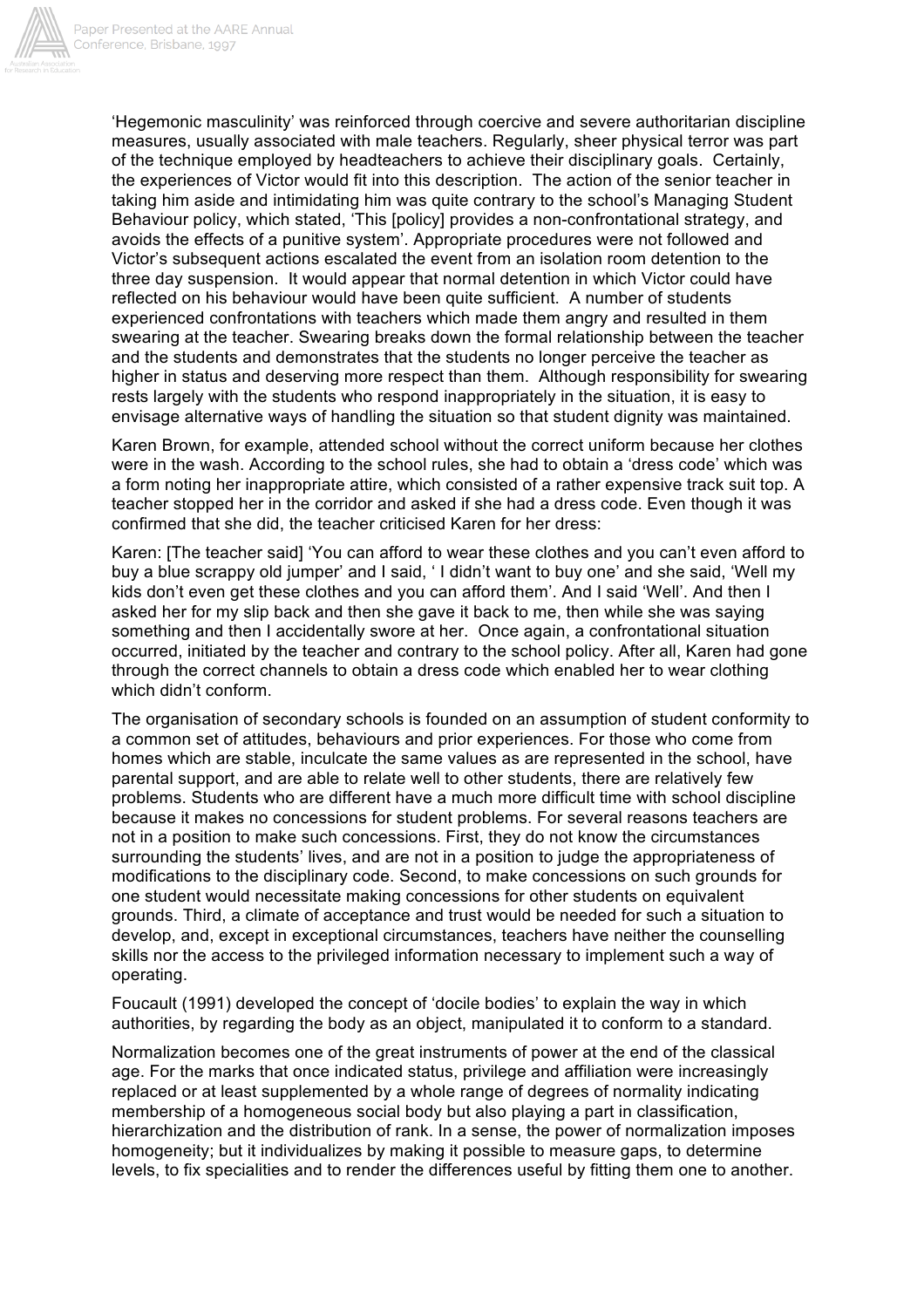

(Foucault, 1991, p. 184) The school system demonstrates structural bias against students who refuse, or are unable, to be normalised. It is still functioning as it did in the 19<sup>th</sup> century on an industrial model. Students are objectified and treated as parts of the system rather than individuals with expectations, needs and beliefs that distinguish them from one another. The discrimination is against those students who are not advantaged by parental background to be prepared for school.

## Violence

The Education Department of Western Australia (Education Department of Western Australia, 1995a) defined violence as 'Any action physical, verbal, sexual or psychological used against a person that is injurious, unjust or unwarranted'. Jenkin (1996) views the elimination of violence through the development of self-control as a guarantee of our own safety. Only a minority of the population is violent, and Jenkin observes that those who commit violent acts do so from choice:

In the final analysis, there is a moment in time when the individual chooses violence over all other options as a means of resolution to a problem or situation. Irrespective of the cultural milieu, the family or other circumstances of the conflict, and having regard for the limited repertoire of alternative behaviours violent individuals may have to draw on, the violent act is a selective response. (Jenkin, 1996, p. 234)

Jenkin is incorrect, however, in arguing that the reason some individuals choose violence is a question for psychiatry. This might be the case in a cultural milieu in which violence is an aberration. For many Australians, however, violence is a part of the daily routine of life and is regarded as an appropriate method of resolving issues.

Malin (, 1989) for example, found socialisation of Indigenous children incorporated a belief in the efficacy of fighting to resolve problems and this may be reflected in the over representation of Indigenous students in trouble at school. It may also be a characteristic of many lower socio-economic status families. This is a social, rather than a psychological, issue, however. While there will be some students who are individually pathological regarding violence, it is likely that the majority of violent acts are committed as a consequence of being socialised into a belief that resolving conflicts violently is socially acceptable. Tattum (1984, p. 98) argued that

Pupil behaviour can be regarded as a preservation of self in response to a daily onslaught on their identity. In their efforts to preserve their self-image in an institution which regularly subjects them to negative definitions and degrading experiences, many of the youngsters responded with similar abuse and violence.

The school is a site for the conflict of value systems and for the public subjection of students to the authority of the teachers. As Tattum notes, the way in which this authority is exercised to control students is publicly humiliating and offensive to the students who are alert to the denigration to which they are being subjected. One perceptive student contrasted the treatment she received from a relief teacher with the kind of treatment she received at home:

Janet: That teacher had no right to say that to me, 'cos all I was doing was asking for a pen, for Christ's sake. (Interjection from mother: Oh, Janet!'). If I say, 'Oh, mum, I'm going out to have a drink of water now', would you go, 'Go to your room and stay there for an hour!' Would ya? You see, that teacher, she was just telling people off for no reason, and I just happened to be the student that was at a boiling point. See, if it wasn't me it would have been someone else. Janet's response was to tell the teacher to 'get f'd'. As she said, 'I was sitting there and I was going, 'Oh, I didn't even do anything' and like everyone in the classroom was like stunned 'cos I was getting busted for no reason'.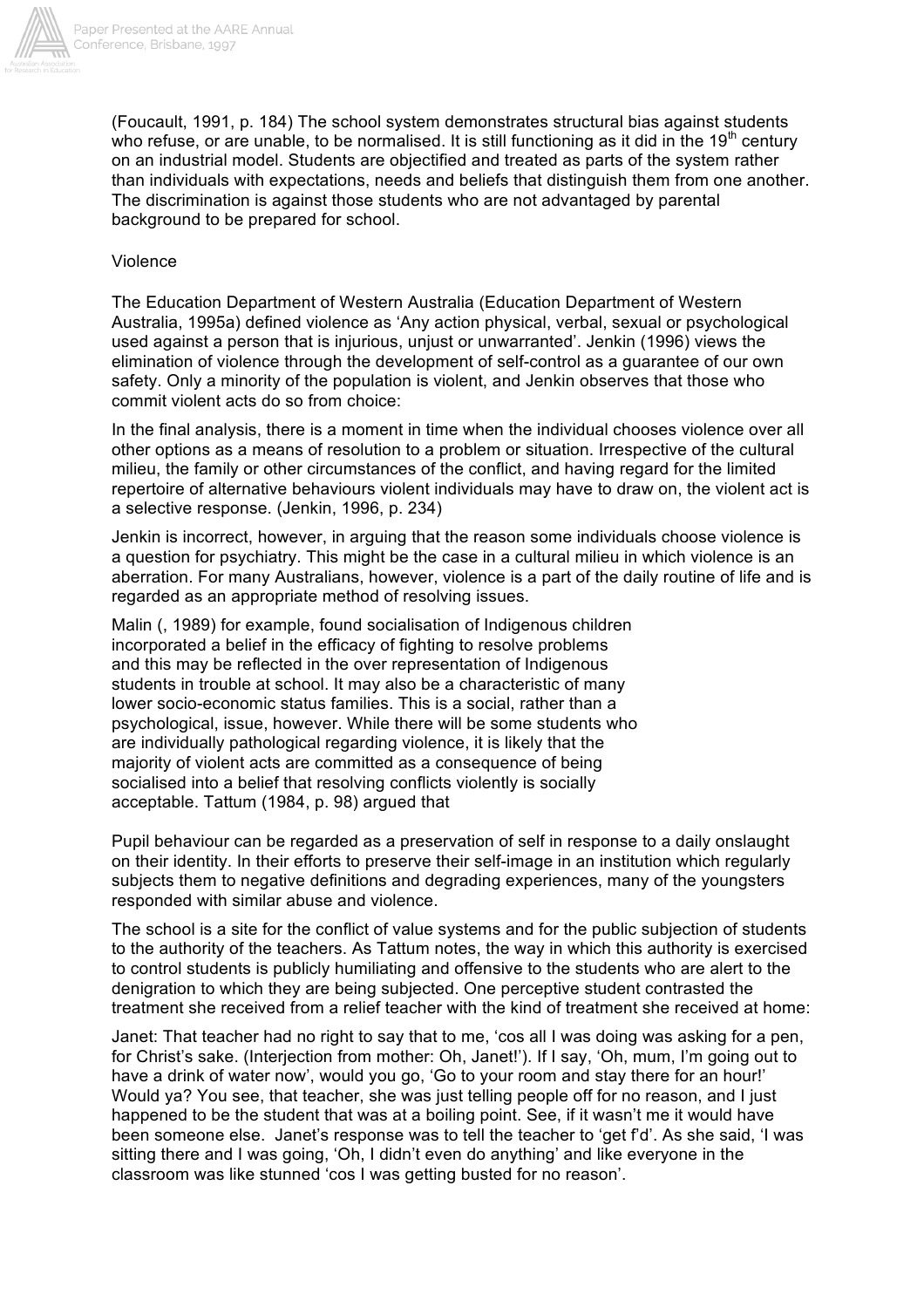

If we were to attribute such behaviour to individual pathological behaviours, it would leave the institution free of any responsibility for the construction of situations in which students are pushed beyond their limits. Teachers must share responsibility for the construction of students as troublemakers through the system that operates. As long as only one structure of schooling exists, students will continue to display such behaviours.

## Fighting

Of all the misbehaviours in school, fighting is probably the most clear cut behaviour deserving suspension. Five of the students in the present study who were suspended had been fighting. Fighting is inappropriate in the context of the school and threatens the social fabric of the institution. It is the behaviour which most clearly demonstrates the potential for anarchy in the school if the teachers lost control. Considerable school resources are devoted to the repression of violence, and when it occurs it is dealt with severely. In the schools investigated, fighting attracted the longest suspensions, one school awarding a maximum ten day suspensions and the other regularly awarded five. Interestingly, the first school was in a lower socioeconomic status area, and so violence, being an attribute more of lower status groups, was more of a problem. The need to maintain a check on it in the that school apparently resulted in more severe penalties which would have led to the early removal of violent students: because 30 days' suspension leads to exclusion, a student need be caught fighting only three times and he or she could be excluded. Three of the six Aboriginal students in the study were suspended for fighting (two of the other three were suspended for swearing). In the case of Kevin, teasing by two girls against his best friend led Kevin to retaliate by kicking one of the girls in the back. The girls were 'talking dirty to my friends' about 'her and another friend saying that they want to have sex with him'. Kevin reported that his friend didn't want them so he stuck up for him, and would do it again if it happened. There was a sense of justice in what he did: Kevin considered that it was not fair that he had been suspended because 'she was the one that brought it onto herself' as though the kick was inevitable natural justice.

## Swearing

Swearing is encompassed in the definition of violence in the Education Department of Western Australia's (, 1995b) . policy on managing student behaviour Six students were suspended for swearing. In most cases the swearing was associated with anger directed either at the teacher or another student. In one case which involved the use of swearwords in an illustrative way in a joke the student was telling his friends, it was the subsequent escalation of the incident that resulted in suspension. Bob: He told me to go up to the front office and told Mr Pallas straight and Mr Pallas goes right, you've got Contract, and I goes, I don't deserve Contract and then we argued for a little while and then I refused to go to Contract and then he goes, right, I'm ringing your mum up to come and pick you up and you're suspended for three days and got Contract as soon as you come back.

In this case the student expressed shame at having been directed to the contract room for swearing. Despite this, he had had a previous contract for swearing in the presence of a teacher. The other five cases involved swearing as a consequence of anger. Swearing is included in the definition of violence in the Education Department's behaviour management policy. The way in which swearing was used by the students indicated that this may have been appropriate: although verbal, the language used was delivered expressively and colourfully, leaving the teacher in no doubt as to the student's feelings.

Clearly, there were elements in each of the swearing cases that were common. Frustration on the part of the student at not being given freedom of choice was principal among these. In the case of Janet, a combination of factors contributed to her suspension, but the trigger which resulted in swearing was the teacher's dictate: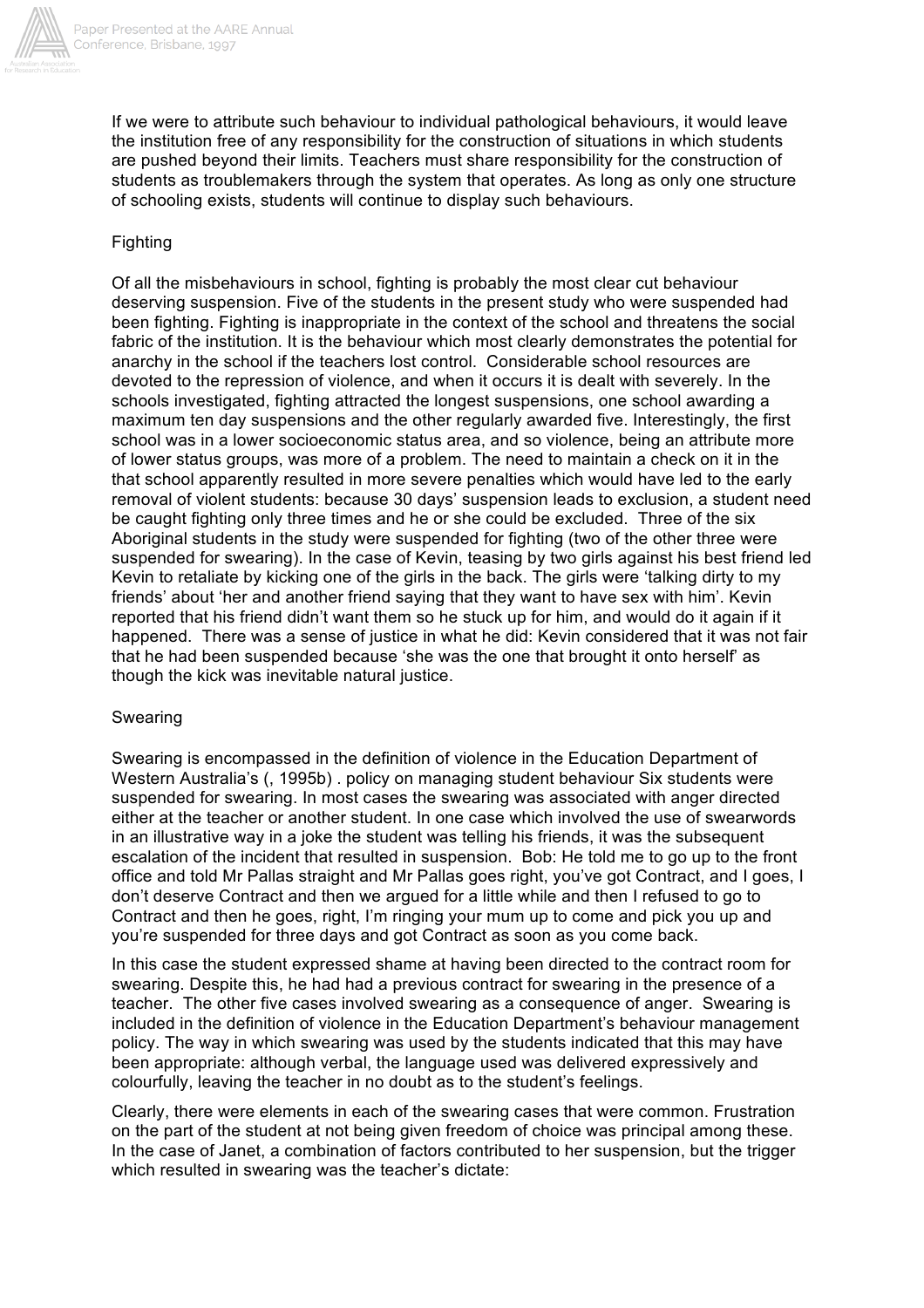

Janet: I went [home] to get my key and there was only about five minutes left for the class, so I didn't think it was worth going back, so I see my friend crying, she came running down the corridor crying and [went in] the toilet and I was going to go in that toilet anyway and then I went in there and asked why she was crying and that and then the teacher came in and told her to go back to her class and all that and she [the teacher] just asked why I was there. I just said I was going to the toilet and she wanted me to go to class and I said no, I won't go, I'm leaving 'cos there was no use going back to class so then I swore.

I: How was she talking to you?

Janet: She was rude.

I: So what did she say?

Janet: She just goes, 'Go the office, go and get a late note' and I said, 'Oh, my friend's crying in the toilet' and then she just started going off.

So she swore at the teacher in frustration at not being able to maintain a course of action she believed was right: the care of her friend who was distressed. This was quite coincidental, of course. If the other student hadn't come along, she wouldn't have stopped to console her; the fact that the other student left the class in distress caused the male teacher to request a passing female teacher to go and see if she was alright; that teacher found Janet in the toilet, which was against the school rules.

School functions on different social rules from family or community. At home, few children are subjected to rigid authority from their parents, and relationships are much more egalitarian than a generation ago. Even the workplace, in most cases, has changed since the rigid authoritarianism of the industrial age, as described by Foucault (1991). Secondary schools, however, continue to demand obedience to a questionable authority. They operate as hierarchical institutions in which the teacher dominates the students. The assumption of authority by teachers in high schools is a tenuous claim today. The neighbourhood in which the school is located is very different from the picture of former ages:

Joan: Around these neighbourhoods you can walk down to the local shop and along the journey you will find a two year old that's going to tell you right where to get off, so to me it seems like its become common language around here which doesn't help situations at all either and because its become such a common language those teenagers are using it in every day sense, but they know that as soon as they aim it at the teacher, holiday time and that's all they do.

### Perceptions of Powerlessness

An interesting phenomenon in two of the incidents was the retrospective violence that led to suspensions. These students claimed to be innocent when the teacher accused them of infringing the rules, and when it appeared that their protestations were falling on deaf ears, they carried out violent acts to confirm the teachers' accusations. In both cases it appeared that they believed that they were powerless to prevent the accusations resulting in disciplinary acts against them and so might as well commit an offence that warranted the already awarded discipline. This is the same motivation that led Kevin to take the law into his own hands and administer natural justice to the girl who offended his friend.

Failure to respond to the concerns of students exacerbates discipline issues and leads to escalation. Partington, Waugh and Forrest (1995) found that teachers were partly responsible for escalation in about half of the discipline problems studied, and largely responsible for one quarter of the cases. In the present study, escalation of minor problems into events warranting suspension also occurred as a consequence of teachers ignoring the students' concerns. This happens most often among students who have acquired a record of misbehaviour. When students develop a reputation, teachers appear to ignore their arguments, preferring to operate on their own prejudices about the student.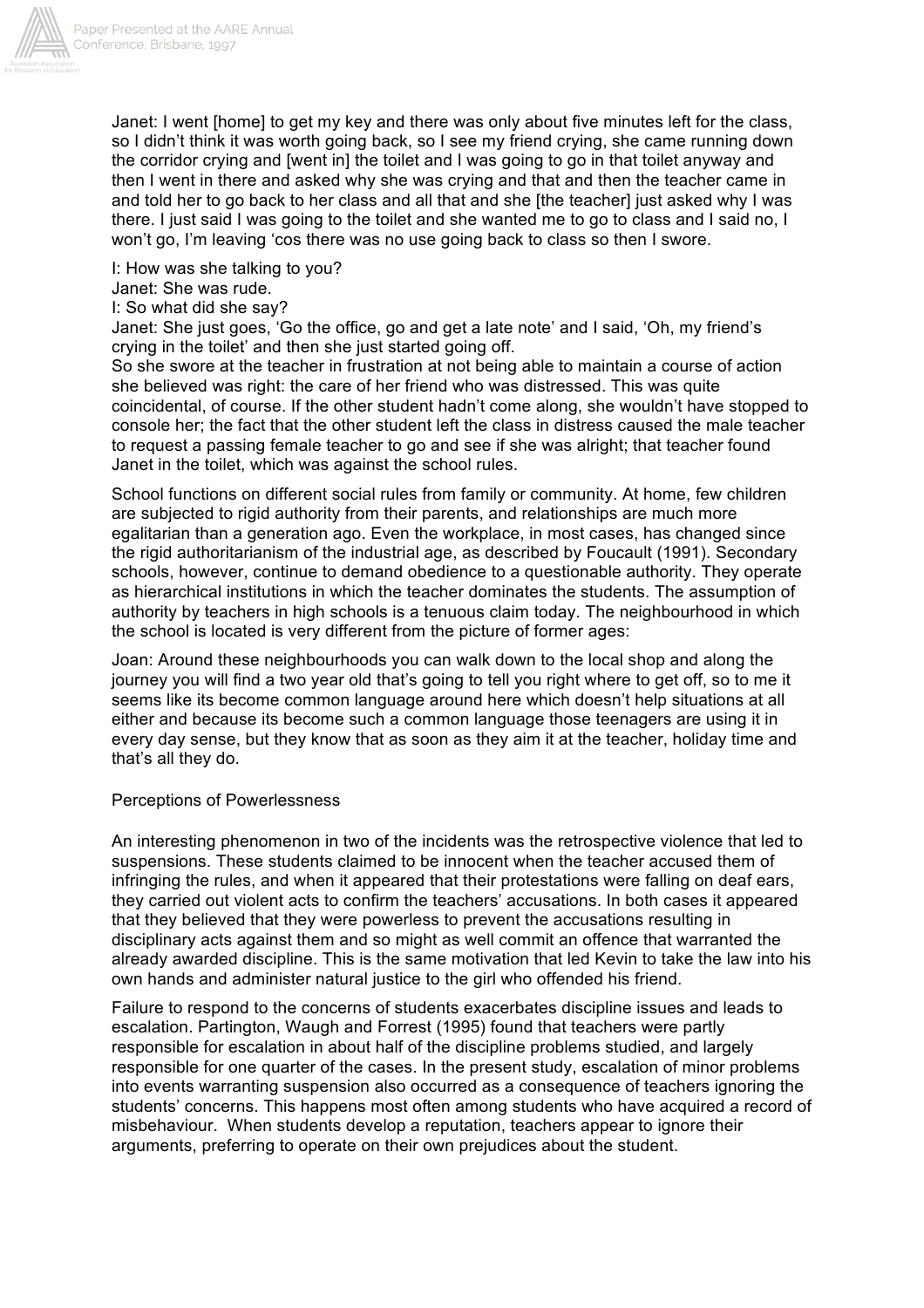

Norm Foster, a Year 8 student from a lower socio-economic area, was suspended when he swore at a teacher. He had been sent to a buddy teacher for talking in class and when he returned to class at the end of the period his bag was missing.

I: What did you say to the teacher?

Norm: She just said, Oh, stuff your bag. Go and sit down. So I just said something back to her.

I: What did you say?

Norm: I said you can get f'd. I'm going to look for my bag. I just took off. It was the end of the day.

On the following day, Norm was placed on contract for swearing. He didn't think that was fair because all that had happened is that he asked the teacher where his bag was. So he went home. When he returned to school on the following day he was given three days' suspension. One can sympathise with the teacher for failing to listen to Norm's demands regarding the whereabouts of his bag. It is likely he asked in such a way that offended the teacher who responded negatively. What comes through clearly, however, is his sense of justice: the loss of his bag and the failure of the teacher to respond to his demand for it annulled all his subsequent behaviour.

Norm had a reputation in the school and so it might be that teachers set up barriers to his demands. Furthermore, his manner was abrupt and challenging in the interview, so it is likely that he behaved in a similar manner to the teacher. Rather than being courteous and polite behaviours which would have been approved Norm was short with the teacher. This contrary behaviour can be related to the behaviour noted by Foucault in Discipline and Punish, The feeling of injustice that a prisoner has is one of the causes that may make his character untameable. When he sees himself exposed in this way to suffering, which the law has neither ordered nor envisaged, he becomes habitually angry against everything around him; he sees every agent of authority as an executioner; he no longer thinks that he was guilty; he accuses justice itself. (Bigot Preameneu in Foucault, 1991, p. 266) Norm's problems were not helped by the events which took place around him in the school, but out of school a different picture was painted by his mother. She was aware of the consequences of getting a reputation:

Mrs. Foster: A lot of the teachers can't be bothered and they'll just say, 'Oh, well, the kid's a trouble maker anyhow, you know, and it's not a problem. If he's been in trouble prior, well then you get a name for yourself or you get pinpointed as being the problem. [Teachers] think well, every other time you've caused trouble so then I'm not going to listen to you. I'm not interested in what you've got to say, just, out.

Norm's reputation preceded him because his brothers had been to the same school and were well known for their misbehaviour. According to his mother, he arrived a couple of weeks late to school and received no support to catch up, particularly in mathematics, a subject which he had done well in primary school. As a consequence, he played up in that subject and was frequently sent out for behaviour problems. Mrs. Foster described a boy who had been in considerable trouble in the past but was making a determined effort to improve himself. He was participating in kick boxing and was keen to behave in order to keep the approval of the instructor, whom he admired. Thus he was trying to behave better in school, but, as he said to his mother, 'I'm trying but they're not noticing'.

Mrs. Foster was unwilling to go to the school because 'every time I confront him [the deputy principal] we just don't come to any agreement, I just don't agree with his methods'. This lack of communication prevented the school from being informed of Norm's changed attitude. This is in marked contrast to some other parents who maintained close links with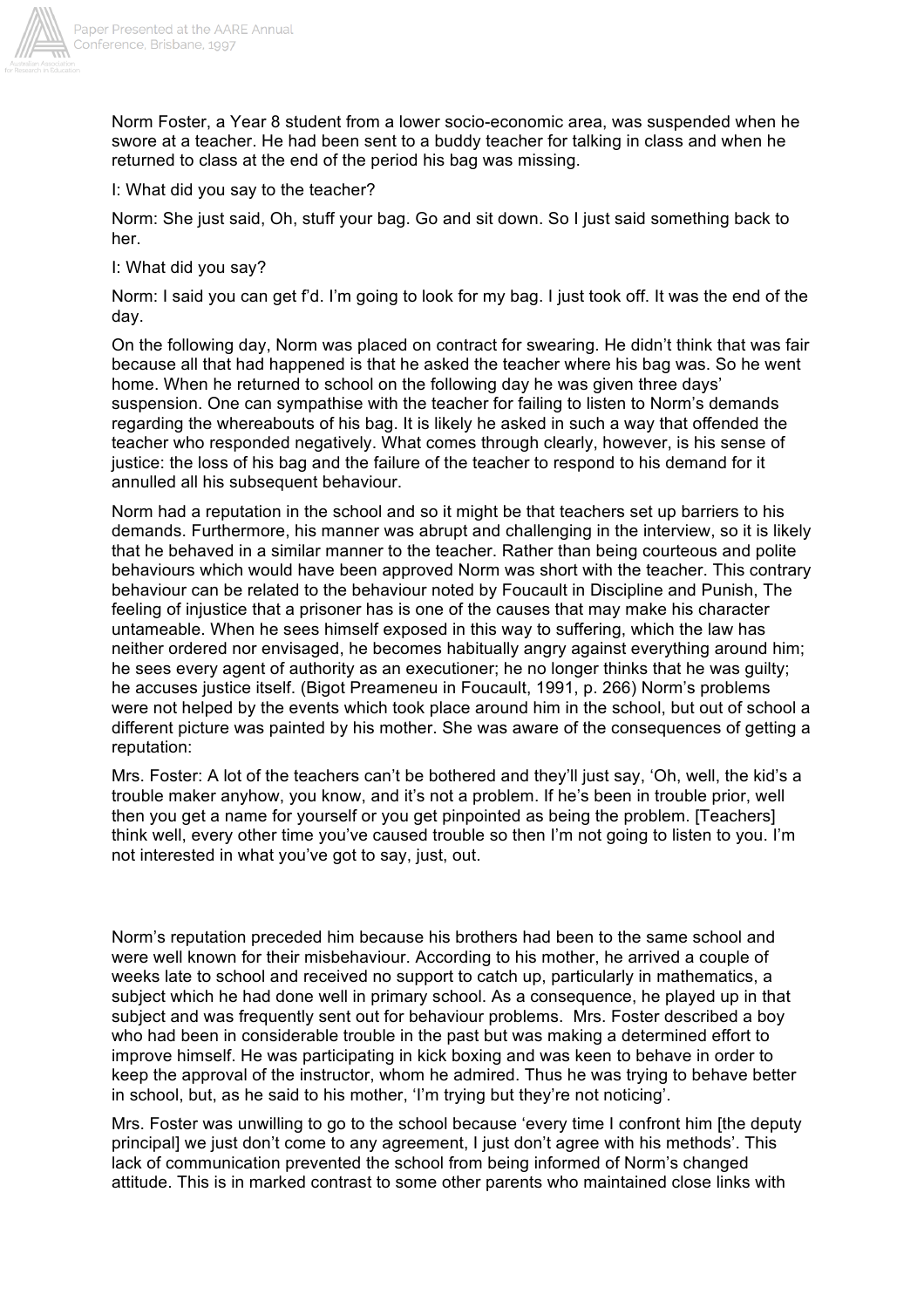

the school. These parents appeared more at ease with the staff, one referring to the deputy principal by first name. In contrast, other parents of students in trouble didn't even know his name, such was their lack of contact with the school.

## Solutions

Only a minority of students are suspended each year, yet it is clear that at least some of these believe that there is no real justice at school so take matters into their own hands. Compounding this situation is the apparent bias in the system, as evidenced by the differential treatment of students.

Schools can adopt a pragmatic view on the incidence of suspensions and ignore the regular, but small, occurrence of unjustified suspensions. This, however, is quite contrary to the school policies which espouse equity, fairness and communication. In contrast, the practices employed by some teachers engender fear, distrust and frustration. These are not good emotions to be carrying while attempting to learn, while the potential for confrontation in less than hegemonic conditions often results in escalation of minor incidents to bring about suspension. Parents recommended a number of solutions to the problems they perceived in suspensions. Chief among these was the need to ensure their children maintained their learning. The recommendation that suspension be carried out in a school supervised environment during which time students engage in productive work is a sound approach. If this was to take up some of their own time, it is likely that students would be more apprehensive about getting suspended, particularly if they were keen to get out of school, as Gary Benson was. Many behaviour management strategies have been implemented in schools, but these often are based on an individual pathology model in which the student is seen to have a psychological problem that needs remedying. Swearing, however, is a socially accepted phenomenon among some groups, rather than an individual psychological problem. The fact that one student was suspended for swearing while telling a joke points to the difficulty of arguing the pathology model. It is likely that the majority of teachers, particularly males, swear as a matter of course outside school. Increasingly, courts of law are refusing to convict citizens tried for obscene language charges; perhaps it is time the schools caught up. It would be more appropriate to teach students to use alternative terms. The English language is replete with a breadth of terms which can be used to express feelings. In one school in Western Australia, a program to instruct Indigenous students to 'Use the alternative word' has successfully changed student language to reduce the incidence of swearing.

Perhaps the major change within the existing structure is the implementation of more pastoral care at the classroom level. The better performance of primary schools in handling student discipline was noted by parents, although changes in students as a result of the onset of adolescence affects high school discipline. Even so, the structure of the primary school is better suited to a pastoral care model, and secondary schools should move to a model in which a small group of teachers is responsible for a group of students over an extended period of time. The present scheme of period changes every hour or so encourages anonymity, alienation and conflict.

David Jones, the year master at one of the schools, reported on the success of a skills program which operated weekly for forty minutes. This gave teachers and students the opportunity to work together on team building activities which 'really helped them'. More radical, but perhaps more realistic, is the implementation of changes to structures. The model of secondary school as a factory feeding students through subjects every hour or so is obsolete but it continues as the dominant model for teaching in an age when it is quite inappropriate. Its main advantage is cheapness and this, allied with inertia to change, is inhibiting the introduction of alternative, more community oriented, forms of schooling.

There is no doubt that the students interviewed for this research are no angels. Even so, they deserve a fair go at school and it is clear they are not getting it. The implications for all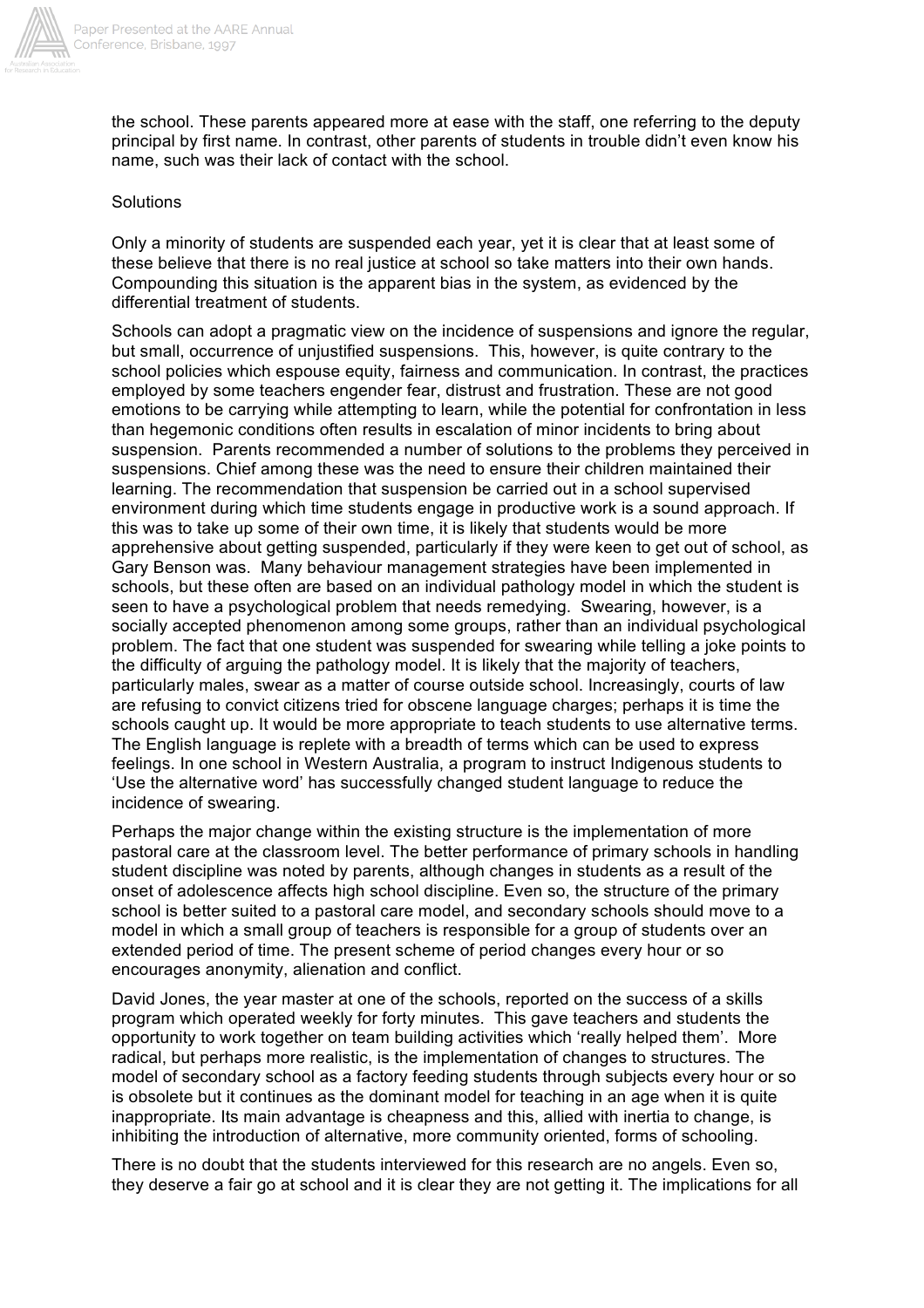

students is that the school is not a fair place to be, which is quite contrary to the professed goals of education. Worst of all, the students who suffer most from this injustice are those who have the least resources to support themselves: students whose parents are unwilling to come to the school to stick up for them, those who have emotional problems, and those who are culturally or racially different. As Davis & MCaul note (1997) , civil rights commonly afforded adults Êfreedom of movement, association and belief need to accompany those usually identified with school Ênurturance, protection and care. At present these freedoms are absent in many of our schools.

Carol: Yeh, well, I don't think getting suspended and getting sent home is really the answer because they're just going to lay around home and sit and watch telly, eat and you know, like nothing's happened. Something else should come out of it.

## References

Burden, R. (1992). Whole school approaches to disruption: What part can psychology play? In K. Wheldall (Ed.), Discipline in schools:

Psychological perspectives on the Elton Report (pp. 36-45). London:

Routledge.

Collins, J., & Thompson, F. (1997). Family, school and cultural capital. In L. J. Saha (Ed.), International encyclopedia of the sociology of education (pp. 618-623). Oxford: Pergamon. Davis, W. E., & McCaul, E. J. (1997). Children and youth at risk. In L. J. Saha (Ed.), International encyclopedia of the sociology of education . Oxford: Pergamon.

Education Department of Western Australia. (1995a). Behaviour management in schools: Policy and procedures. Perth: Education Department of Western Australia.

Education Department of Western Australia. (1995b). Draft discussion document: Student suspension and exclusion policy and procedures. Perth: Education Department of Western Australia. Education Department of Western Australia. (1996). Policy on exclusion and suspension. Perth: Education Department of Western Australia. Foucault, M. (1991). Discipline and punish. Harmondsworth: Penguin. Gardiner, J., Evans, D., & Howell, K. (1995). Suspension and exclusion rates for Aboriginal students in Western Australia. The Aboriginal Child at School, 23, 32-35.

Geraldton Regional Community Education Centre. (1995). Student alienation during the middle years of schooling. Geraldton: Geraldton Regional Community Education Centre.

Giroux, H. (1992). Border crossings: Cultural workers and the politics of education. New York: Routledge.

Glasser, W. (1969). Schools without failure. New York: Harper and Row.

Hyde, N., & Robson, G. (1984). A study of student suspensions. Discussion paper No. 21. Perth: Research Branch, Education Department of Western Australia.

Jenkin, J. (1996). Resolving violence through education: An anti-violence curriculum for secondary students. In J. Izard & J. Evans (Eds.), Student behaviour: Policies, interventions and evaluations . Camberwell, Vic.: Australian Council for Educational Research. Lewis, R., & Lovegrove, M. (1984). Teachers' classroom procedures: Are students' preferences being met? Journal of Education for Teaching, 10, 97-105.

Lewis, R., & Lovegrove, M. N. (1987). The teacher as disciplinarian: